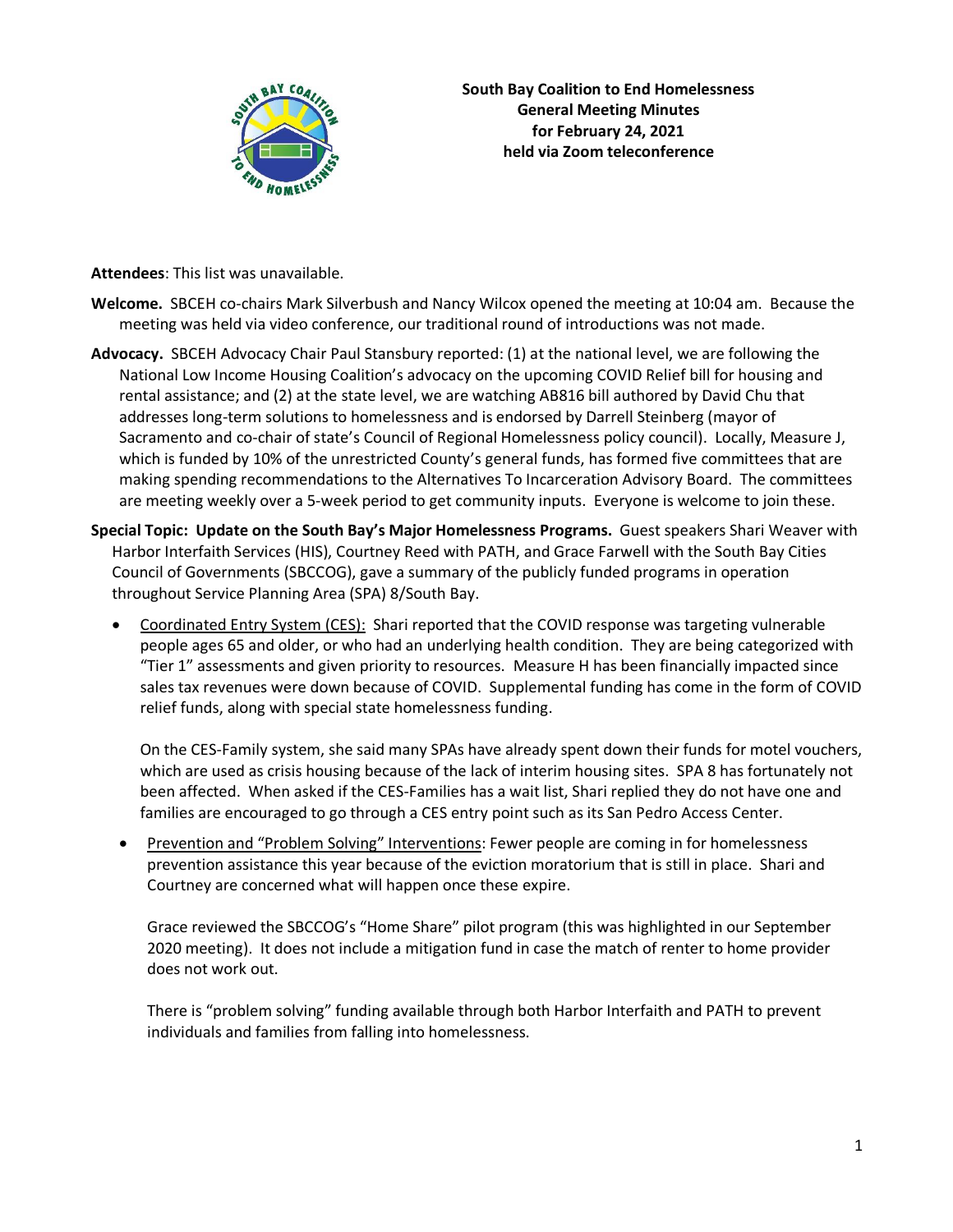• Street Outreach: Courtney explained that some of the outreach staff were not always available because they had to be COVID-quarantined. PATH responds to LA-HOP.org and law enforcement requests, and she encouraged everyone to use LA-HOP.org to report someone experiencing homelessness. Once a relationship with the outreach worker has been established, the participant is offered referrals to the resources they need. This includes for shelter, housing, benefits through DPSS, etc.

Shari informed us that the new SPA 8 Outreach Coordinator is Ari Hamilton, formerly the regional data coordinator.

Street outreach have been engaged at encampments throughout the South Bay, but especially at the ones located along the freeways to comply with Judge Carter's ruling that they be a top priority. There have been fewer referrals for interim housing through street outreach because it is challenging to find the people once the referrals have been made. Providing transportation during COVID has also been a challenge.

COVID vaccines for the unhoused are starting to be given to those meeting the state's eligibility, i.e., by age and heath condition. Many participants staying at interim housing sites (include the Project Room Key in San Pedro) have received the vaccine. DHS provided education on the importance and safety of them through a Jeopardy-style game. Shelter program staff has also been able to get their shots.

• Interim Shelter: Shari provided an overview of SPA 8's publicly funded shelters. HIS opened four sites this past 12 months for individuals: 40-beds at a former DPH building in San Pedro (reduced to 32 because of COVID social distancing rules); City of LA's A Bridge Home (ABH) 100-bed site in San Pedro (reduced to 75 beds); 15 unit pallet shelter in Redondo; and a Project Roomkey site that was operational for a planned 4-month period. US Vets in Long Beach is operating the ABH 100-bed site in Wilmington (reduced to 75 beds). PATH operated a PRK site in Lawndale. Just one year ago, SPA 8 had only 5 publicly funded beds.

Two Safe Parking programs are set to open on March  $1<sup>st</sup>$ : 30 slot program at Harbor Gateway's "Hamilton" site (RV's welcomed), and another program for 25 vehicles at a San Pedro site. Families are welcome at both locations but Shari said they would be referred to the CES-Families program. They can also contact "211," especially over the weekend, and they may be able to provide motel vouchers for the families. Grace reported there was limited SBCCOG funding available for a South Bay city to open a Safe Parking program. The City of Hawthorne's City Council is considering this, with a Caltrans site as a possible location.

A 75-unit pallet shelter is being developed across from Harbor College. It will provide shelter for people at the Lomita/McCoy encampment and for students attending this college.

All of the sites will be filled through CES referrals.